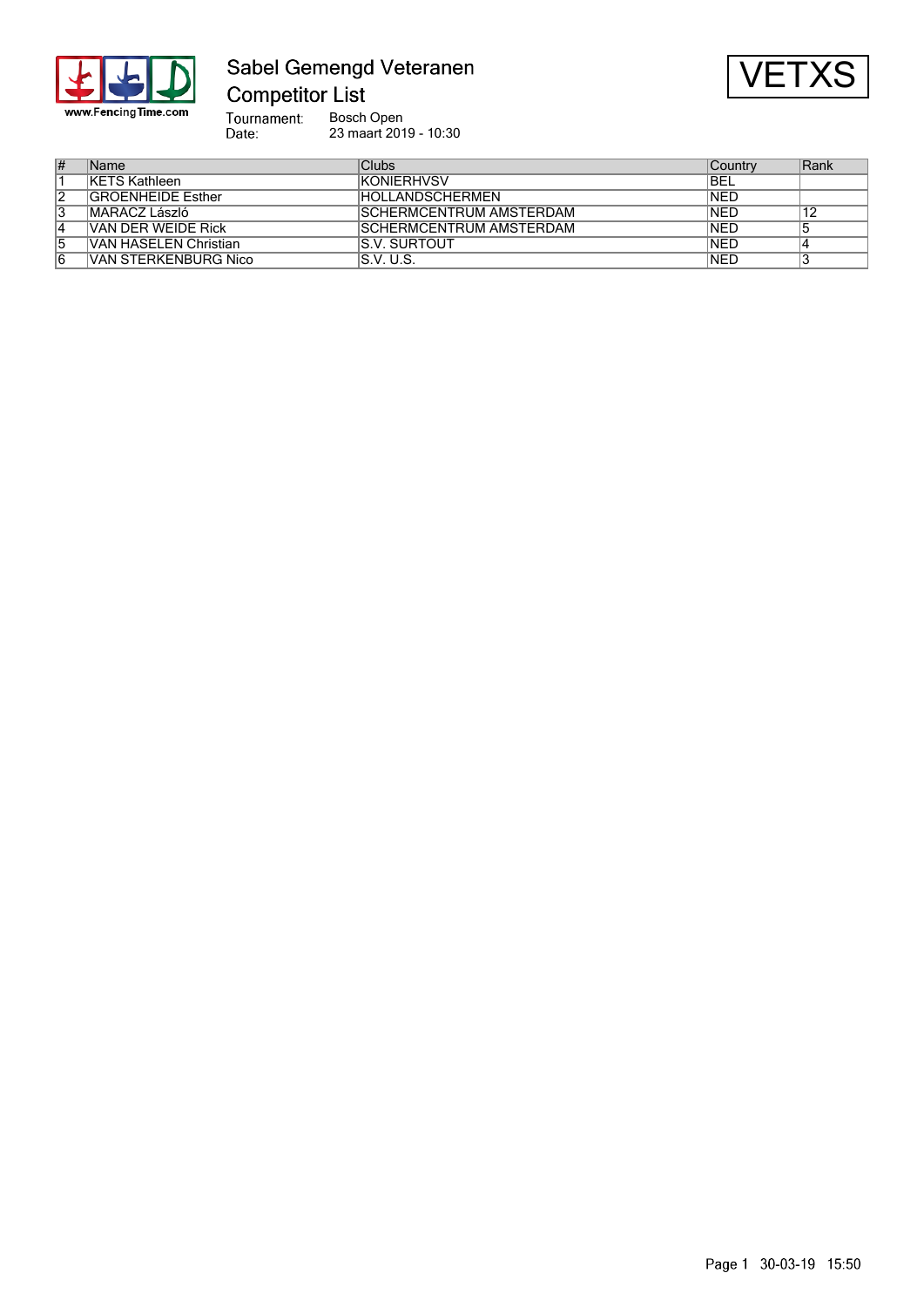| <b>Bosch Open</b>                                |                                                                            |  |  |  |  |  |  |  |  |
|--------------------------------------------------|----------------------------------------------------------------------------|--|--|--|--|--|--|--|--|
|                                                  | Den Bosch                                                                  |  |  |  |  |  |  |  |  |
|                                                  | 23 maart 2019                                                              |  |  |  |  |  |  |  |  |
|                                                  | Sabel Gemengd Veteranen                                                    |  |  |  |  |  |  |  |  |
| Total # of competitors: 6<br>Total # of pools: 1 |                                                                            |  |  |  |  |  |  |  |  |
| Round 1                                          | 1 pool of 6<br>All competitors (100%) promoted to the next round           |  |  |  |  |  |  |  |  |
| Round 2                                          | Incomplete DE table of 8 fenced through the finals, no fence-off for third |  |  |  |  |  |  |  |  |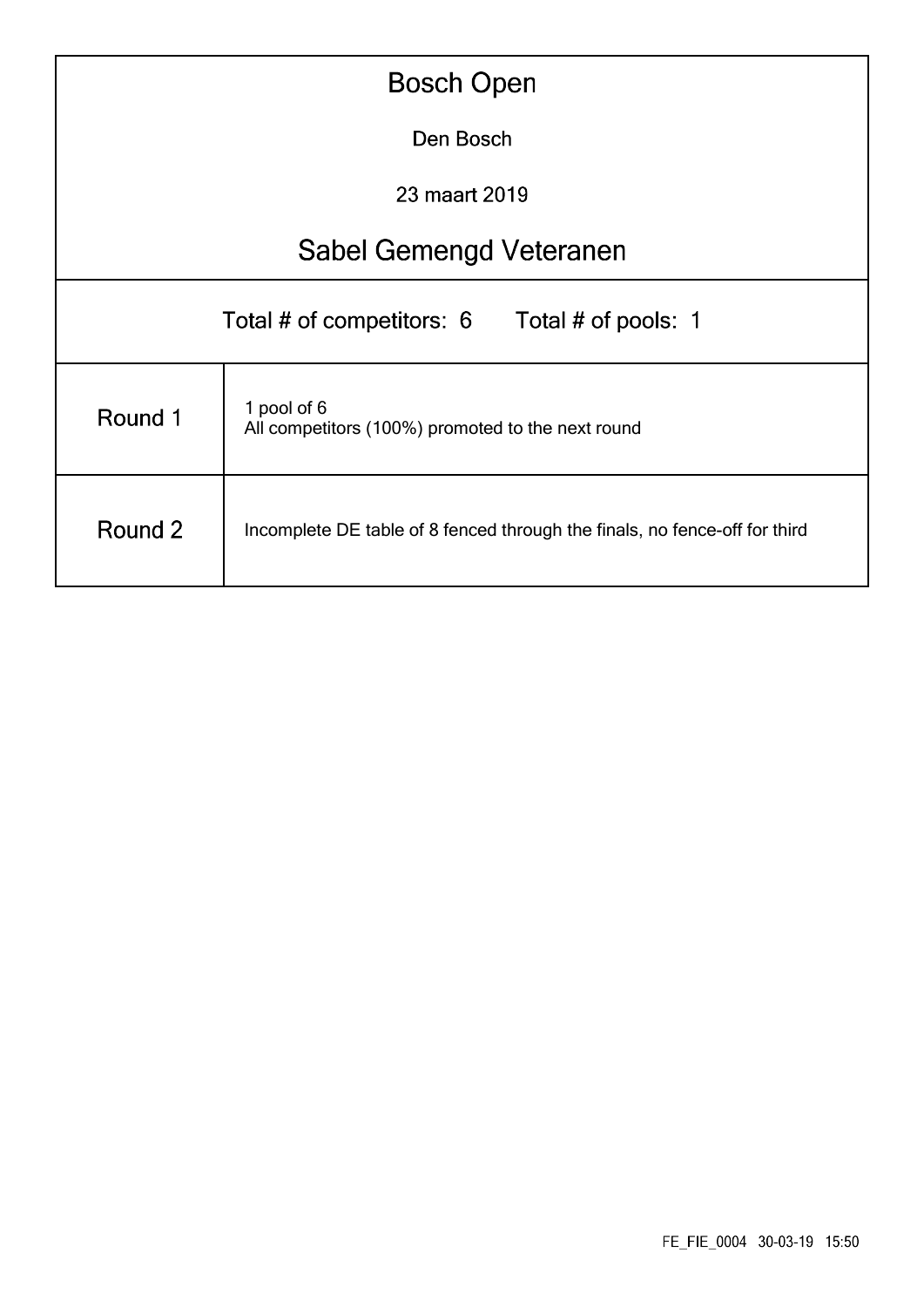

## Sabel Gemengd Veteranen Seeding for Round #1 - Pool



Tournament:<br>Date: Bosch Open 23 maart 2019 - 10:30 FIE Document: FE\_FIE\_0001.2

| Seed | Name                     | Club                    | Country     | Rank | Notes |
|------|--------------------------|-------------------------|-------------|------|-------|
|      | VAN STERKENBURG Nico     | IS.V. U.S.              | INED        |      |       |
|      | VAN HASELEN Christian    | IS.V. SURTOUT           | <b>INED</b> |      |       |
|      | VAN DER WEIDE Rick       | SCHERMCENTRUM AMSTERDAM | INED        |      |       |
|      | MARÁCZ László            | SCHERMCENTRUM AMSTERDAM | INED        | 12   |       |
|      | <b>GROENHEIDE Esther</b> | HOLLANDSCHERMEN         | INED        |      |       |
|      | <b>KETS Kathleen</b>     | IKONIERHVSV             | <b>IBEL</b> |      |       |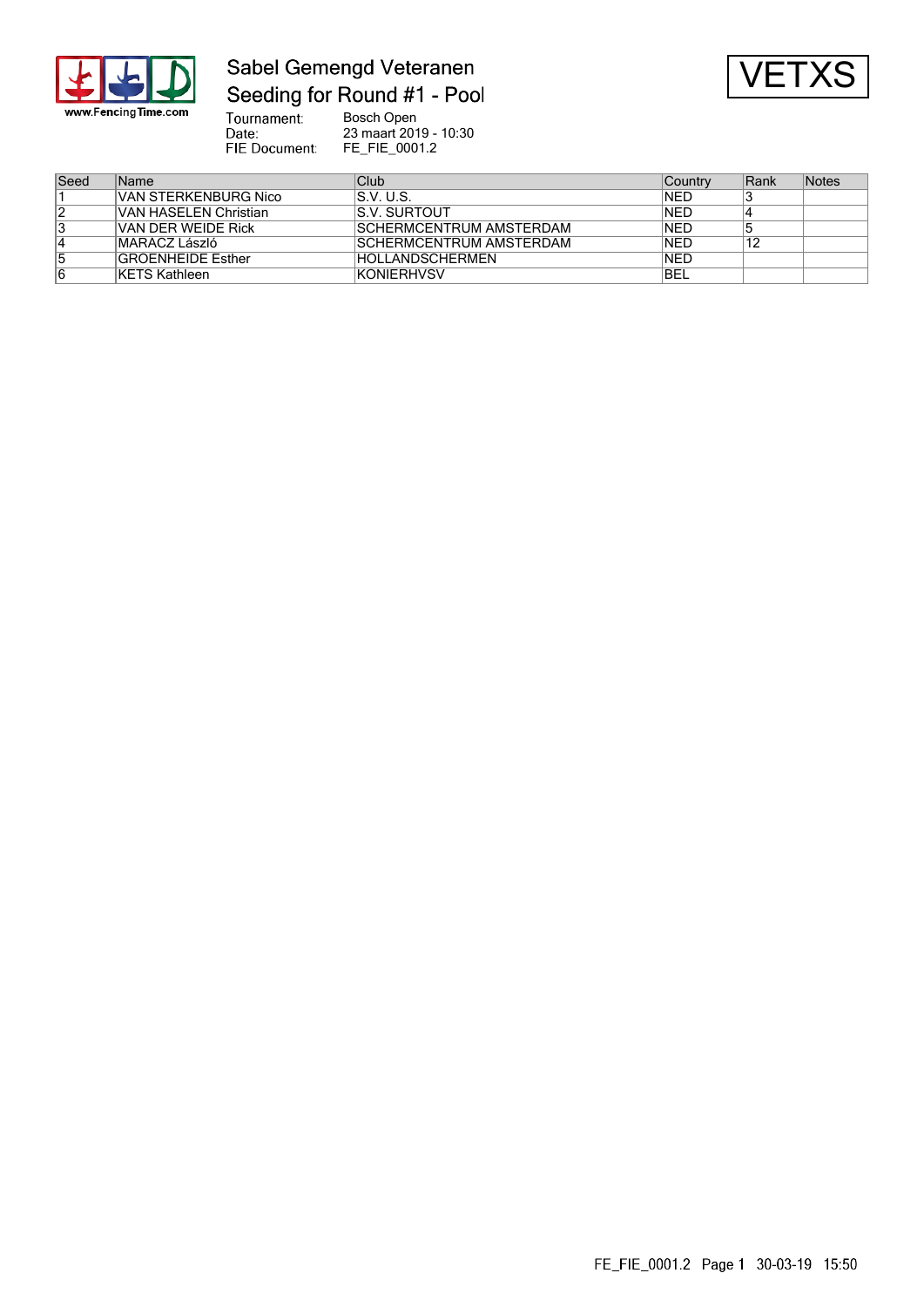

### Sabel Gemengd Veteranen Round #1 Pool Results



Tournament: Bosch Open Date: 23 maart 2019 - 10:30 FIE Document: FE\_FIE\_0007

|                              | Strip 8 | Referee(s):                             |                |    |                |                |                |                |                |   |        |    |                 |       |
|------------------------------|---------|-----------------------------------------|----------------|----|----------------|----------------|----------------|----------------|----------------|---|--------|----|-----------------|-------|
| Name                         |         | Affiliation                             | $\#$           |    | $\overline{2}$ | 3              | $\overline{4}$ | 5              | 6              | V | V/M TS |    | - TR            | Ind   |
| MARÁCZ László                |         | <b>SCHERMCENTRUM</b><br>AMSTERDAM / NED | 1              |    | D3             | D3             | D4             | V <sub>5</sub> | D <sub>3</sub> | 1 | 0,20   | 18 | 21              | -3    |
| VAN DER WEIDE Rick           |         | <b>SCHERMCENTRUM</b><br>AMSTERDAM / NED | $\overline{2}$ | V5 |                | D1             | V5             | V5             | D <sub>3</sub> | 3 | 0,60   | 19 | 20              | - 1   |
| VAN STERKENBURG Nico         |         | S.V. U.S. / NED                         | 3              | V5 | V5             |                | V5             | V5             | V5             | 5 | 1,00   | 25 | 10 <sup>°</sup> | 15    |
| <b>GROENHEIDE Esther</b>     |         | HOLLANDSCHERMEN / NED                   | 4              | V5 | D4             | D <sub>0</sub> |                | D <sub>3</sub> | D <sub>2</sub> | 1 | 0.20   | 14 | 24              | $-10$ |
| <b>KETS Kathleen</b>         |         | KONIERHVSV / BEL                        | 5.             | D1 | D <sub>3</sub> | D <sub>3</sub> | V <sub>5</sub> |                | D <sub>3</sub> | 1 | 0,20   | 15 | 23              | -8    |
| <b>VAN HASELEN Christian</b> |         | S.V. SURTOUT / NED                      | 6              | V5 | V5             | D <sub>3</sub> | V5             | V <sub>5</sub> |                | 4 | 0,80   | 23 | 16              |       |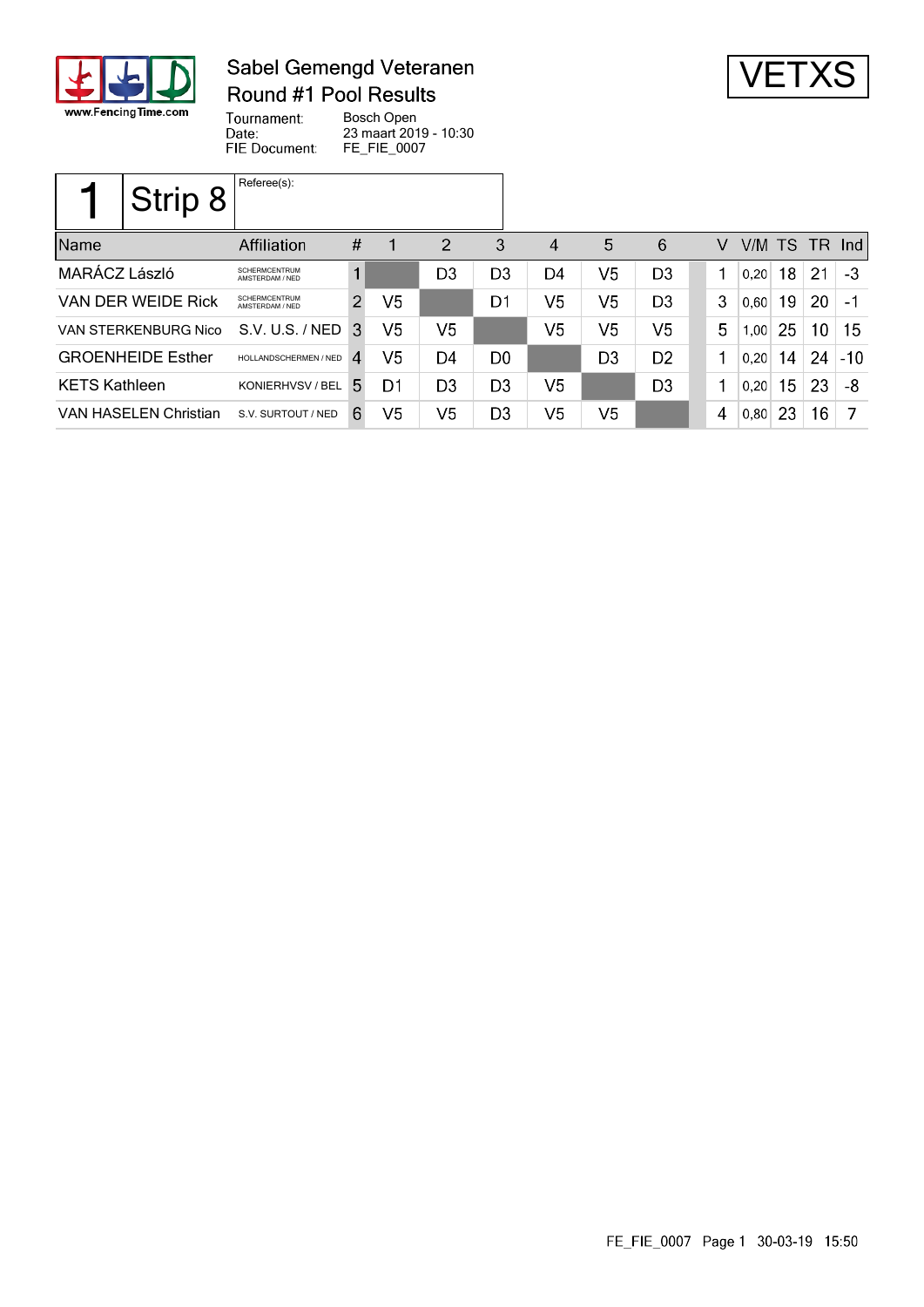

### Sabel Gemengd Veteranen Seeding for Round #2 - DE



Tournament:<br>Date: Bosch Open 23 maart 2019 - 10:30 FIE Document: FE\_FIE\_0008

| Seed | Name                     | Club                     | <b>Country</b> | V/M   | TS | TR. | lnd   | Notes    |
|------|--------------------------|--------------------------|----------------|-------|----|-----|-------|----------|
|      | VAN STERKENBURG Nico     | IS.V. U.S.               | INED           | .00   | 25 | 10  | +15   | Advanced |
| 12   | VAN HASELEN Christian    | <b>S.V. SURTOUT</b>      | INED           | 10.80 | 23 | 16  | $1+7$ | Advanced |
| 13   | VAN DER WEIDE Rick       | ISCHERMCENTRUM AMSTERDAM | INED           | 0.60  | 19 | 20  |       | Advanced |
| 14   | MARÁCZ László            | ISCHFRMCFNTRUM AMSTFRDAM | INED           | 0.20  | 18 | 21  | l-3   | Advanced |
| 15   | KETS Kathleen            | <b>KONIERHVSV</b>        | <b>IBEL</b>    | 0.20  | 15 | 23  | -8    | Advanced |
| 16   | <b>GROENHEIDE Esther</b> | <b>HOLLANDSCHERMEN</b>   | INED           | 0.20  | 14 | 24  | -10   | Advanced |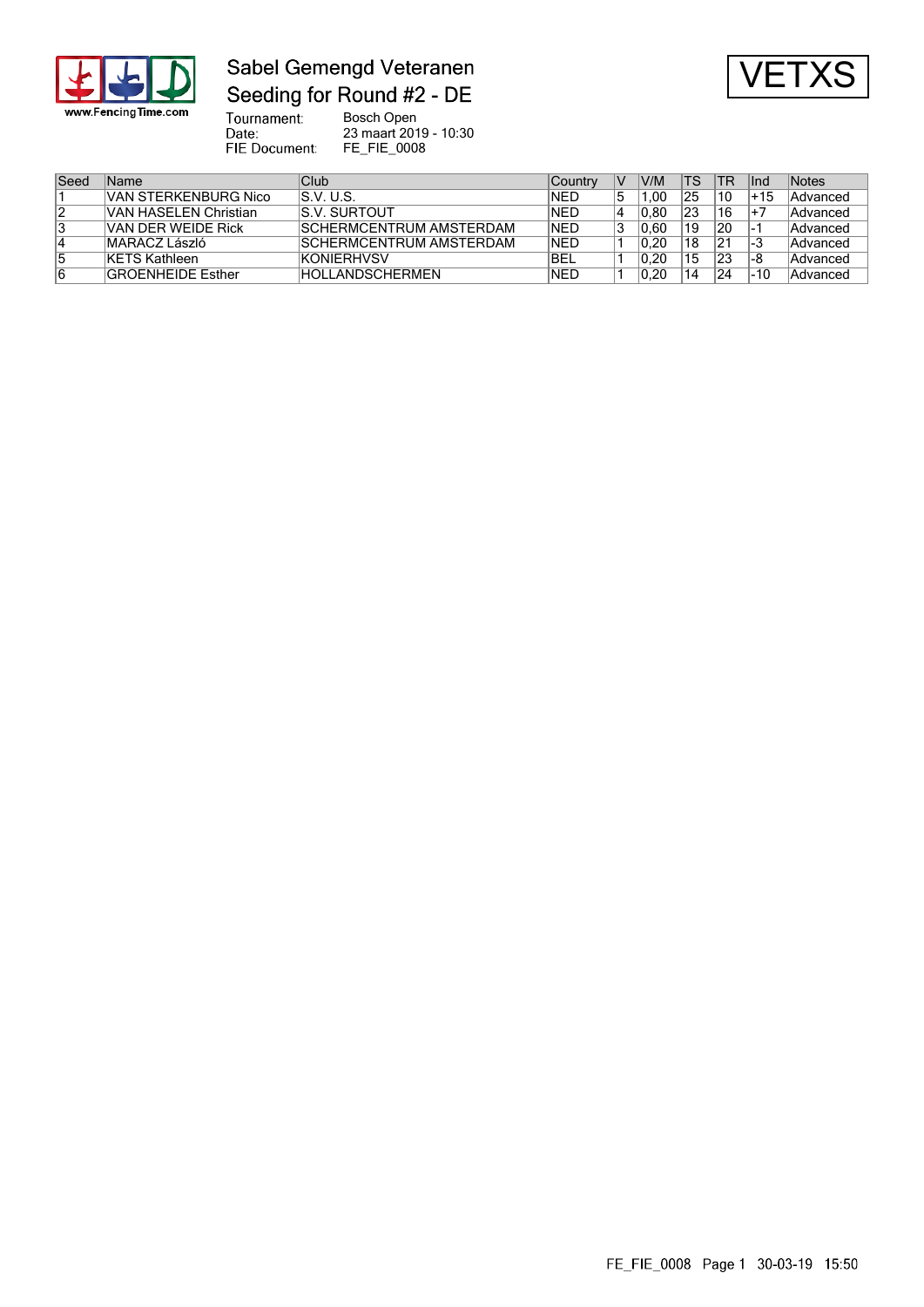

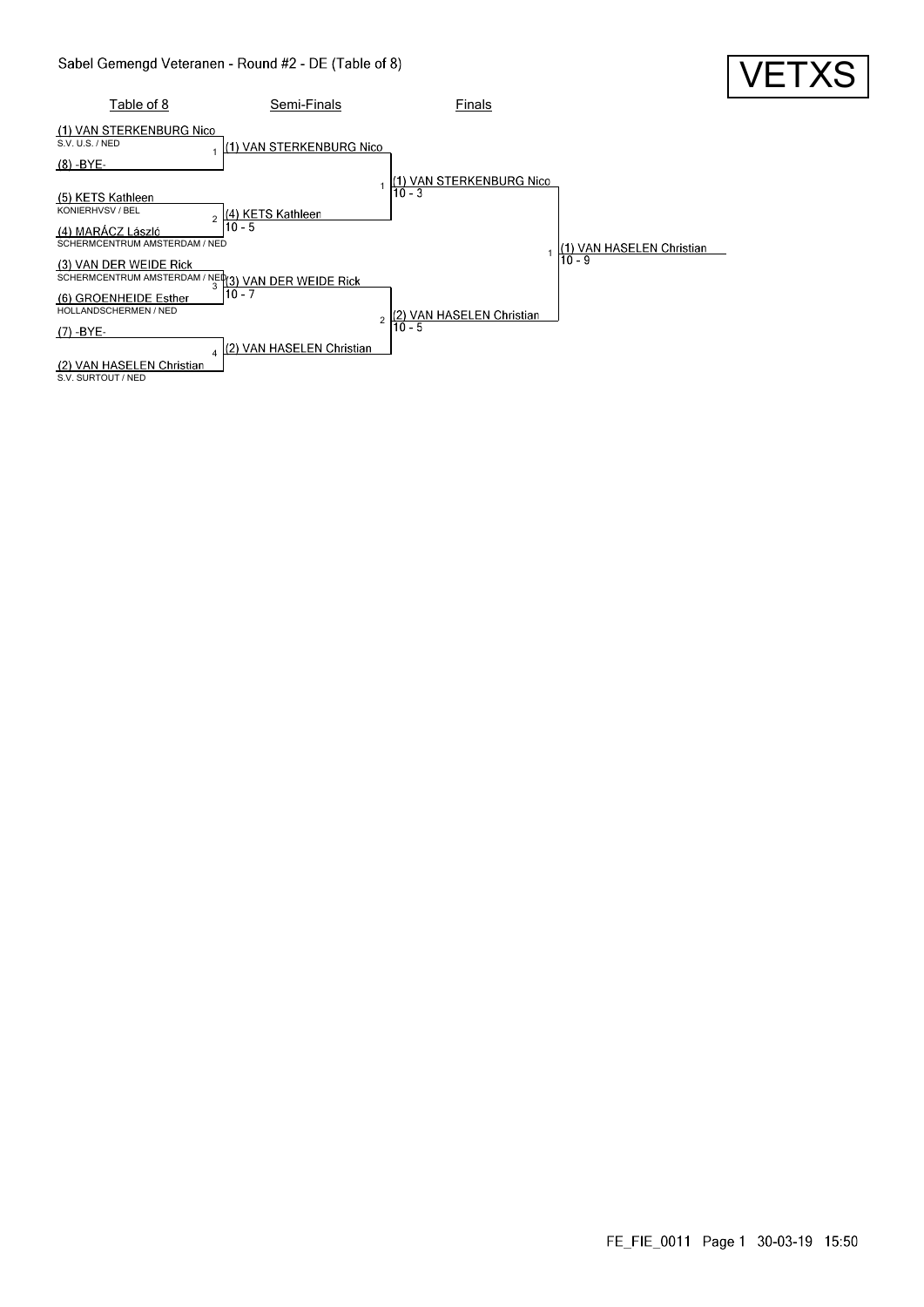

### Sabel Gemengd Veteranen **Final Ranking**



Tournament: Bosch Open Date: 23 maart 2019 - 10:30 FIE Document: FE\_FIE\_0012

| Place | <b>Name</b>              | Clubs                   | ∣Countrv    |
|-------|--------------------------|-------------------------|-------------|
|       | VAN HASELEN Christian    | IS.V. SURTOUT           | INED        |
|       | IVAN STERKENBURG Nico    | IS.V. U.S.              | INED        |
| 3T    | VAN DER WEIDE Rick       | SCHERMCENTRUM AMSTERDAM | INED        |
| 3T    | <b>KETS Kathleen</b>     | <b>KONIERHVSV</b>       | <b>IBEL</b> |
|       | MARÁCZ László            | SCHERMCENTRUM AMSTERDAM | INED        |
| 6     | <b>GROENHEIDE Esther</b> | <b>HOLLANDSCHERMEN</b>  | INED        |